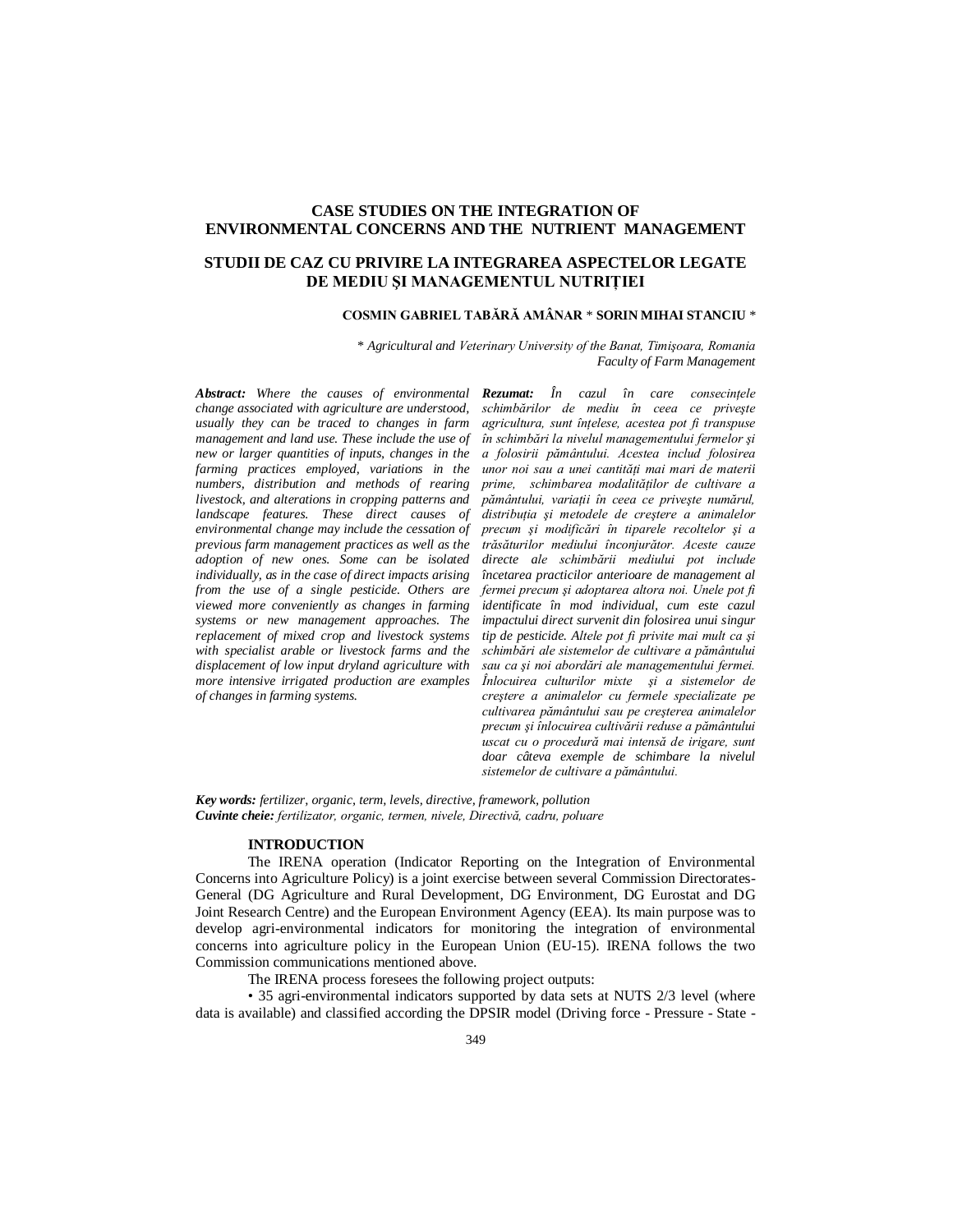Impact - Response);

• an indicator report ("Agriculture and environment in EU-27 — the IRENA indicator report") providing an integrated environmental analysis of EU-27 agriculture based on those 35 agri-environmental indicators as well as an assessment of the progress made in their development and interpretation;

• an indicator-based assessment report on the integration of environmental concerns into agriculture policy (this report). These reports and internal working documents also include proposals for improving the data and methods for further work on agri-environmental indicators.

This report builds therefore on the 42 indicators finally produced and the analysis presented in the indicator report in order to identify the essential agri-environmental issues (through the indicators related to "driving forces", "pressure", "state" and "impact"), and to analyze the targeting of policy responses (through the 'response' indicators related to the "public policy" dimension).

### **MATERIALS AND METHOD**

### **1. ANALYSIS OF IRENA INDICATORS IN RELATION TO RISK OF NUTRIENT POLLUTION**

The IRENA indicators provide data in relation to both driving forces and pressures that can influence the risk of water pollution by nitrates. Indicators No. 8 (Fertilizer consumption), No. 13 (Cropping/livestock patterns), No.14 (Management practices) and No. 15 (Intensification/extensification) are driving force indicators providing data on farming practices and patterns that can result in increased or decreased risk of nutrient leaching. IRENA No. 18 shows that at EU-27 level, the gross nitrogen balance in 2006 was calculated to be 55 kg/ha, which is 16 % lower than the balance estimate in 1990 of 65 kg/ha. In 2006 the gross nitrogen balance ranged from 37 kg/ha (Italy) to 226 kg/ha (the Netherlands).

All national gross nitrogen balances in Member States show a decline in estimates of the gross nitrogen balance (kg/ha) between 1990 and 2007, apart from Ireland and Spain (22% and 47% increase, respectively). The following Member States showed organic fertilizer application rates greater than the threshold of 170 kg/ha specified by the nitrates directive in 2000: the Netherlands (206 kg/ha) and Belgium (204 kg/ha). The general decline in nitrogen balance surpluses is due to a small decrease in nitrogen input rates  $(-1.0\%)$  and a significant increase in nitrogen output rates (10%).

The availability of regional gross nitrogen balances would provide a much better insight into the actual likelihood of nutrient losses to water bodies, when combined with data on farm management practices as well as climatic and soil conditions. Such an indicator could not be developed in the timeframe of the IRENA project, mainly due to the lack of important data at regional level (manure, fertilizer application, yield coefficients) and even at national level (particularly the uptake of nitrogen through fodder and pastures). Among the response indicators, IRENA No. 1 (Area under agri-environment support), IRENA No. 2 (Regional levels of good farming practice) and IRENA No. 7 (Area under organic farming) are relevant.

IRENA No. 1 is important in as much as agri-environment schemes are specifically aimed at achieving positive environmental management. As it has been said in the context of biodiversity, there is considerable variation both between and within Member States in terms of annual expenditure per ha of UAA as well as coverage of agri-environment measures. Low levels of expenditure per ha of UAA and low coverage of schemes in some countries suggest that the potential of this policy instrument is not being fully realized. In itself, this indicator does not provide direct information about the environmental effectiveness of agri-environment schemes in relation to reducing the risk of nutrient pollution. It does show, however, that the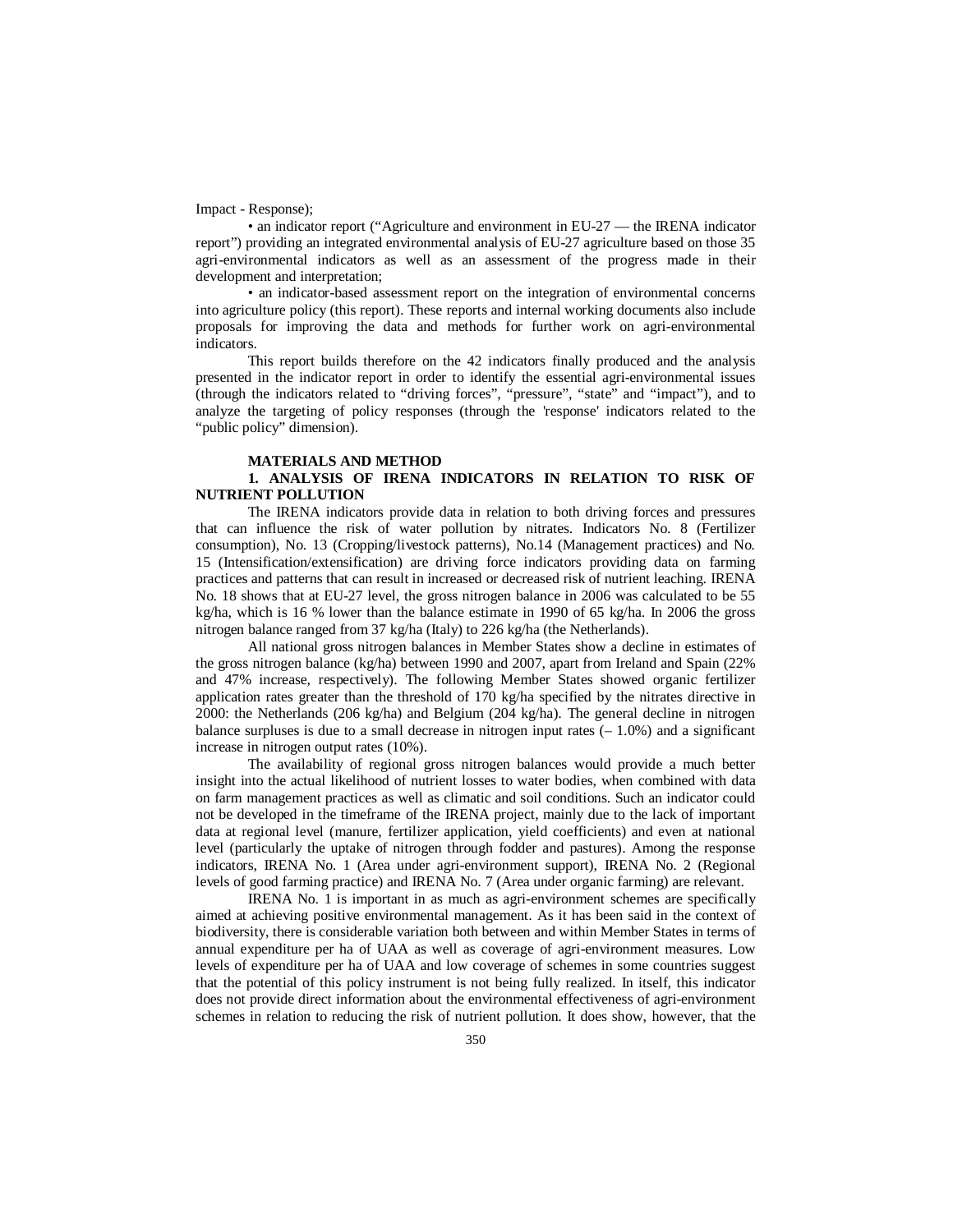most important category of agri-environment scheme in terms of area covered was the one aimed at the reduction of inputs (including in most countries integrated farming) and the extensification of farming, including crop rotation.

In 2002, this category covered 11.4 million hectares and represented 40 % of the total agri-environment scheme area across the EU-15. Both types of measures lead to changes in farming practice that are likely to have significant benefits in terms of reducing the risk of water pollution by nutrients. However, no data is available to show the extent to which such schemes are being targeted at specific areas where the risk of nutrient contamination is greatest or applied more widely. IRENA No. 2 shows the extent to which Member States have defined good farming practices that should help prevent nutrient pollution compared to standards for other environmental issues.

All Member States have defined standards for fertilization, which is regulated at EU level (through the "nitrates" directive). This has the most wide-reaching effect in those Member States that have designated their whole territory as nitrate vulnerable zones (NVZs): the Netherlands, Luxembourg, Austria, Denmark, Germany, and Finland. Member States and regions have defined compulsory requirements in the framework of their nitrates actions plans for nitrate vulnerable zones. The United Kingdom, Sweden, the Walloon region of Belgium and Portugal have also defined fertilization standards for farms outside the NVZs (e.g. recommended fertilization rates, restrictions on timing for organic application, storage capacity), which are either recommendations or verifiable standards. Furthermore, France, Sweden and Denmark have addressed soil cover during autumn and winter in certain areas to avoid nitrate leaching.

### **2. ANALYSIS OF THE SPATIAL TARGETING OF POLICY INSTRUMENTS FOR NUTRIENT MANAGEMENT USING IRENA INDICATORS**

At this stage of the development of the relevant IRENA indicators it is not possible to undertake any spatial analysis of the targeting of policy responses to the areas at greatest risk of water pollution by nutrients, e.g. the nitrate vulnerable zones designated under the nitrates directive. Further development of indicator No. 1 is required to provide data on specific agrienvironment schemes that relate to nutrient leaching and their spatial targeting. Again it is not only spatial targeting, however, that determines the effectiveness of policy effort with regard to nutrient pollution, but also the appropriate mix, choice and implementation of policy instruments at national level. Two examples of agri-environment policy approaches that effectively target nutrient leaching are given below for Denmark and Sweden.

Since 1985, a number of national action plans have been implemented in Denmark to reduce nitrate leaching from agriculture. The main instruments to ensure the objectives of the Danish action plans are met are:

1) Mandatory fertilizer and crop rotation plans at farm level, with limits set on the nitrogen amounts that can be applied to different crops,

2) Statutory norms that set maximum values for the utilization of nitrogen in manure assumed to be plant available. These two instruments have been reinforced several times, for example with the 1991, 1998 and 2000 restrictions of the norms for the utilization of nitrogen in manure. In addition, a large effect has been achieved through improved feeding regimes, which has had a remarkable effect on the utilization of animal feedstuffs. Throughout the period, N-regulations were designed in close dialogue with researchers and farmers' associations, and were followed-up by information campaigns, extension services and education. Also, extensive strategic research programmes have been supported.

The ability to design the regulatory approach to nitrogen use in a manner whereby crop and animal production is affected as little as possible is a main achievement of this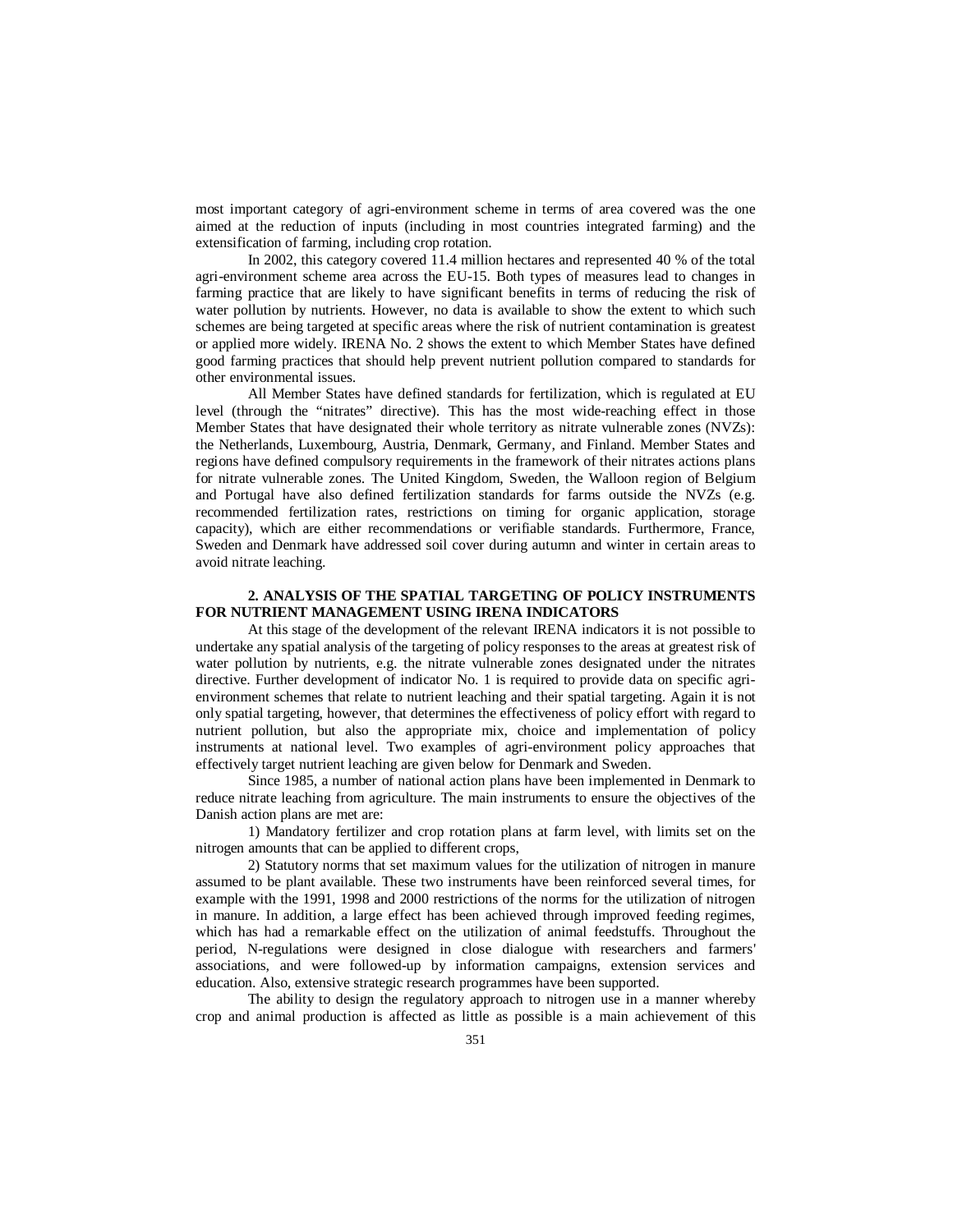bottom-up approach of continuous dialogue. To account for the development in nitrogen losses from the agricultural system, three national indicators are defined: Nitrogen (N) surplus, nitrogen efficiency and nitrate leaching. Environmental monitoring programmes have shown a decrease in nitrogen concentration in water leaving the root zone, in rivers and in coastal waters. In Danish coastal and open marine waters there has been a significant decrease in N concentrations. In the open waters N concentration is much lower, but a decrease can also be detected. The biological response to the changed N concentrations is less clear.

As a conclusion, the Danish approach to regulating nutrient losses from agriculture has proven successful, but with a delay concerning the environmental effect. It is based on research programmes and dialogue between authorities and the agricultural community. Until now regulations have been applied at a national scale. A more regional or local approach is believed to be necessary in the future.

Sweden has a wide range of agri-environment schemes including measures for nutrient leaching. It is one of the countries in Europe that has the largest share of area under agri-environment schemes (86 %). Cultivation of catch crops and delay of soil cultivation until spring are two measures to reduce nutrient leaching within the Swedish Environmental and Rural Development Plan. Their analysis shows that the agri-environmental support for spring tillage and catch crops complements the fertilizer tax and statutory requirements (e.g. rules on the handling of manure). In principle, taxes and fees have the advantage that they do not place administratively determined restrictions on farm activities. One advantage of agrienvironmental support over fertilizer fees is, however, that it can be targeted to regions and crops where nitrogen leaching is a problem.

With regard to nutrient leaching, the effect of the agri-environment scheme is estimated to be 1 850 tonnes of leached N avoided, at a budgetary cost of 155 million SEK (17 million EUR). The efficiency of the measures expressed as budget cost per kg reduced nitrogen leaching (root zone leaching) is 80 SEK (9 EUR) per kg. Even though a systematic comparison with alternative measures has not been done, efficiency seems to be well on par with that of other agricultural measures and with the efficiency of measures in other sectors. For instance, the cost per kilogramme for reducing nitrogen by establishing wetlands on agricultural land was estimated to be 107–180 SEK (12–20 EUR) and 60 SEK (7 EUR) for improving purification plants.

One reason for the fairly high efficiency is that the agri-environment scheme is targeted at land where it has a significant effect and it mainly covers land where farmers costs are low. In addition, the annual cost to farmers may be lower than the budget cost, since the level of support corresponds to the cost for the farmer with the highest compliance cost. Hence, the use of budget cost leads to an overestimation of aggregated compliance cost. On the other hand, the calculations do not include administrative cost, but this is expected to be low when compared to total cost. However, continuous evaluation of the measures is necessary, since economic conditions may change, not least in connection with reforms of the CAP.

# **3. CAP INSTRUMENTS RELEVANT FOR IMPROVING NUTRIENT MANAGEMENT**

The existing IRENA indicators provide some, albeit limited, data on relevant policy instruments as discussed above. Additional information has been gathered for the purposes of this report on other relevant policy instruments, such as cross compliance. But given the lack of comprehensive monitoring and evaluation studies of policy implementation in many Member States it is difficult to fully assess the extent to which policy integration in the field of water protection, including nutrient leaching, is being achieved. Difficulties arising from lack of data are discussed below.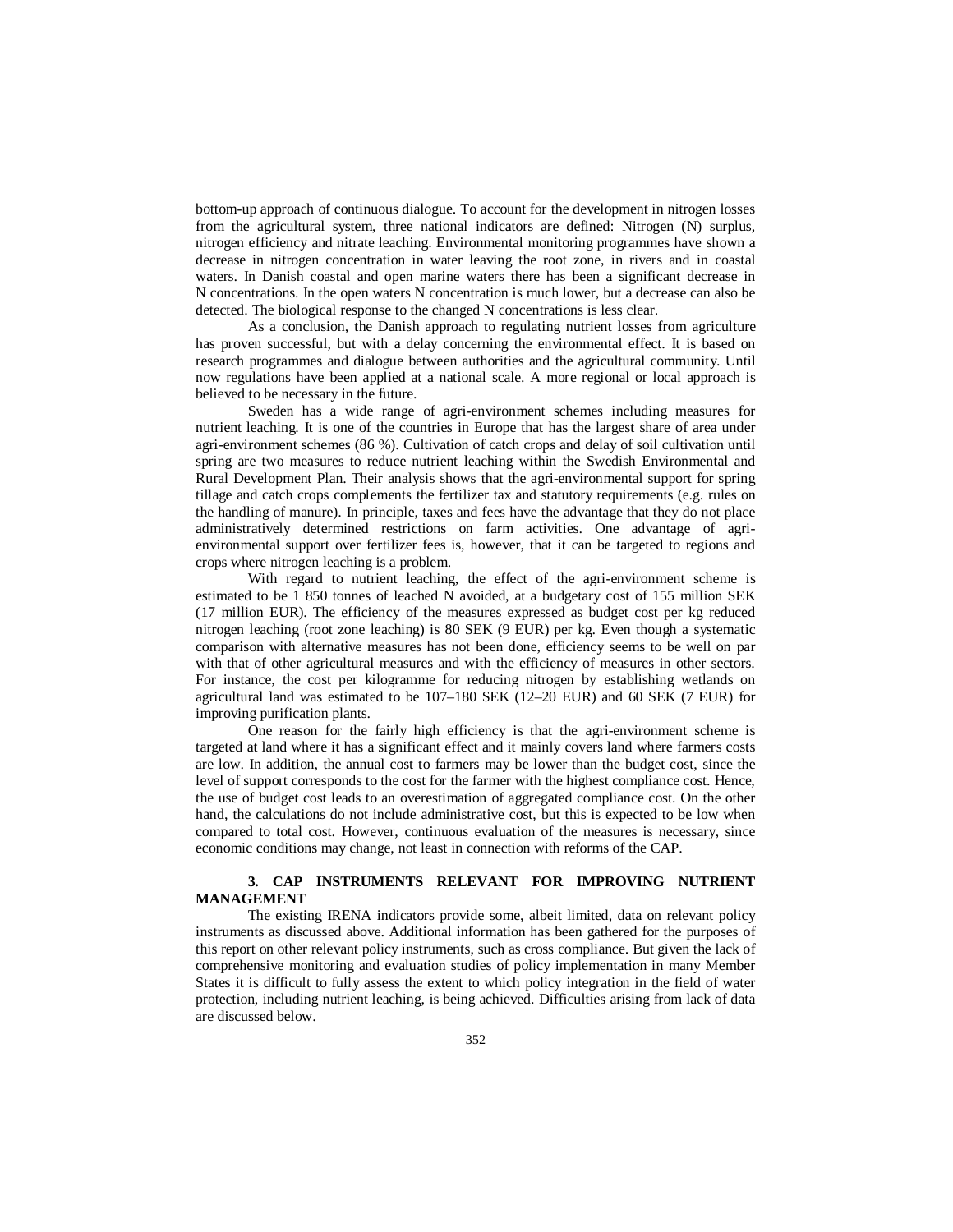The farming practices that agri-environment schemes most frequently encourage include a number that may reduce the risk of nutrient leaching. These are:

• reduction of inputs (mainly fertilizers and pesticides), including support for integrated production;

• extensification of existing management (e.g. reducing stocking rates);

• support for conversion to and continuation of organic farming.

In some countries or regions, soil erosion is also addressed through agri-environment schemes. However, lack of data on the spatial distribution and geographic targeting of these agri-environments measures and of their environmental impacts makes it difficult to assess if the current agri-environment policy response is effective in terms of reducing nutrient leaching. There is, in any case, a question as to whether agri-environment schemes (incentive measures) are the most appropriate policy tool to meet resource protection objectives or whether greater emphasis needs to be given to the "polluter pays principle" in supporting policy integration. Environmental legislation, such as the nitrates directive, or the use of economic instruments, a tax on fertilizers, are other relevant policy tools for achieving input reduction and reducing the risk of nutrient leaching. OECD papers review the use of different policy instruments highlighting some of the costs and benefits of different approaches such as regulations versus incentives and other economic instruments such as manure quotas. However, there is no fully efficient single instrument for addressing nutrient pollution problems. A mix of policy tools is likely to be the most effective in terms of addressing this - as well as other - agri-environmental problems.

## **4. ASSESSING INTEGRATION SUCCESS IN RELATION TO NUTRIENT MANAGEMENT**

Data from the pressure, state and response IRENA indicators and information on policy implementation and targeting is insufficient at this stage to assess the effective integration of nutrient management concerns into the CAP. Various policy responses such as agri-environment measures, GFP and cross compliance all require farmers - to varying degrees and in different ways - to undertake practices that may reduce the risk of nutrient leaching. However, relatively little is known about the exact nature of these requirements, their spatial and geographic targeting, enforcement and the environmental outcomes. It is therefore currently impossible to judge the efficacy of these policy tools and to use this information as proxy measure for the success of policy integration in relation to nutrient leaching risk.

#### **RESULTS AND DISCUSSION**

a) Currently available data and methodological approaches do not allow an indicatorbased analysis of the state and trends of agricultural landscapes throughout the EU-27.

b) A wide range of environmental legislation and policy documents has set objectives, and to a lesser extent targets, for environmental management in the agricultural sector. However, most of these are not concrete enough to allow an assessment of whether they are reached or not.

c) Environmental policy integration under the CAP can be achieved through measures in market policy and rural development policy. Significant progress has been made in both pillars of the CAP since 1990. However, the achievement of positive environmental effects depends on a successful and targeted implementation of relevant measures in Member States.

#### **CONCLUSIONS**

a) The IRENA indicator set provides a useful basis of information for environmental analysis. The availability of regional information for many IRENA indicators allows some